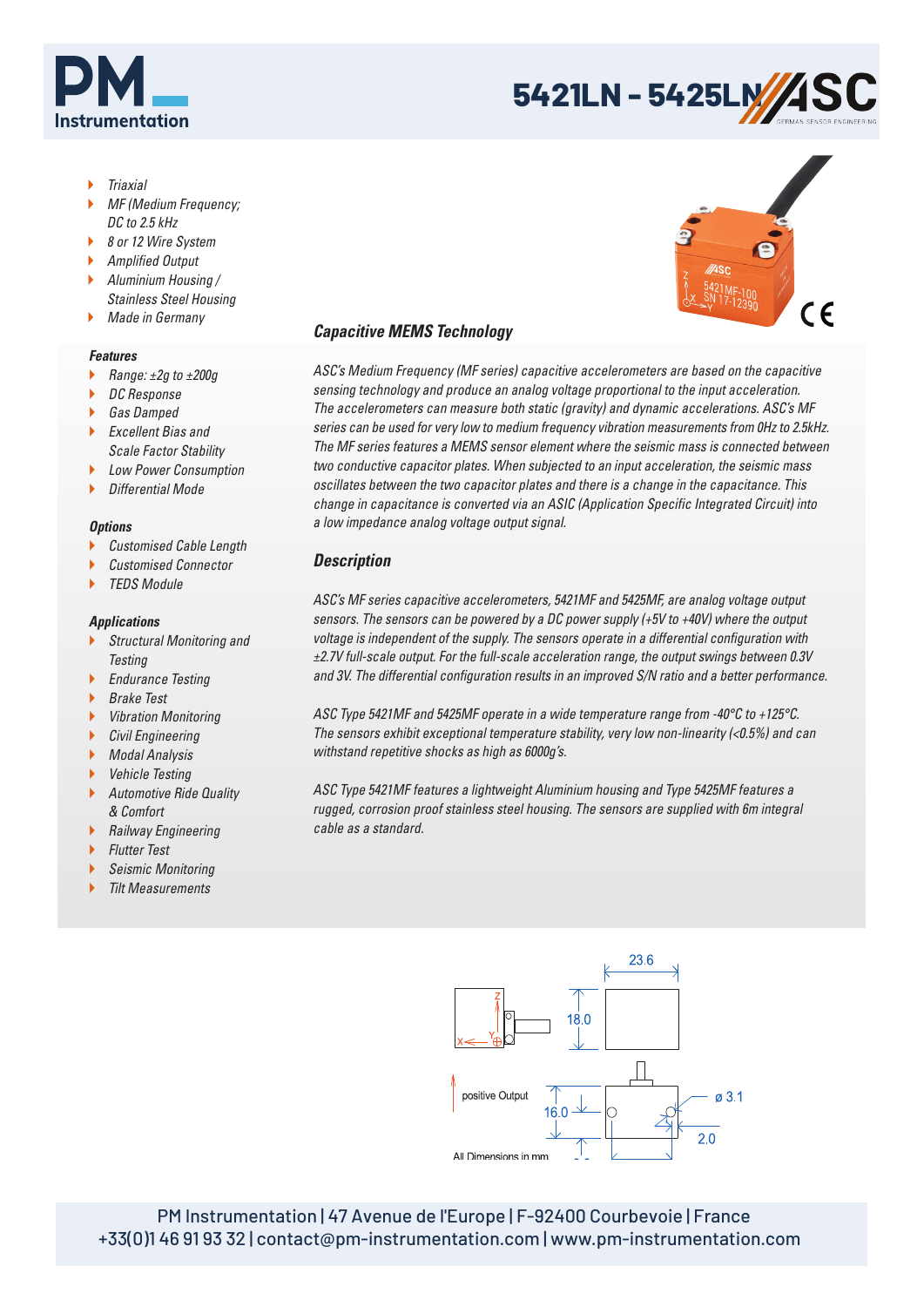

# *Typical Specifications*

|  |  |  | DYNAMIC |
|--|--|--|---------|
|  |  |  |         |

|                             |                        | Range $(\pm g)$                             |                 |                         |        |      |      |      |
|-----------------------------|------------------------|---------------------------------------------|-----------------|-------------------------|--------|------|------|------|
|                             |                        | $\overline{2}$                              | 5               | 10                      | 30     | 50   | 100  | 200  |
| Sensitivity                 | mV/g                   | 1350                                        | 540             | 270                     | $90\,$ | 54   | 27   | 13.5 |
| Frequency response: ±5%     | Hz                     | 700                                         | 700             | 1400                    | 1600   | 1800 | 1800 | 1800 |
| Amplitude non-linearity     | % FS0                  |                                             |                 | < 0.5                   |        |      |      |      |
| Transverse sensitivity      | $\%$                   |                                             |                 | $3$                     |        |      |      |      |
| <b>Shock limit</b>          | $9$ pk                 |                                             |                 | 6000 (0.1ms, half-sine) |        |      |      |      |
| Recovery time               | ms                     |                                             |                 | 1                       |        |      |      |      |
| <b>ELECTRICAL</b>           |                        |                                             |                 |                         |        |      |      |      |
| <b>Excitation voltage</b>   | VDC                    |                                             |                 | 5 to 40                 |        |      |      |      |
| Supply current              | mA                     |                                             |                 | 15                      |        |      |      |      |
| Zero acceleration output    | $\pm mV$               |                                             |                 | 50                      |        |      |      |      |
| Output Impedance            | Ω                      |                                             |                 | 300                     |        |      |      |      |
| Isolation                   |                        |                                             |                 | <b>Case Isolated</b>    |        |      |      |      |
| Spectral noise              | $\mu$ g/ $\sqrt{Hz}$   | 10                                          | 20              | 35                      | 100    | 170  | 340  | 680  |
| Residual / Broadband noise  |                        |                                             |                 |                         |        |      |      |      |
| (±5% frequency range)       | $\mu V$                | 360                                         | 290             | 360                     | 360    | 390  | 390  | 390  |
| <b>ENVIRONMENTAL</b>        |                        |                                             |                 |                         |        |      |      |      |
| Temperature coefficient     |                        |                                             |                 |                         |        |      |      |      |
| of sensitivity              | $\%$ /°C               |                                             |                 | 0.01                    |        |      |      |      |
| (Thermal sensitivity shift) |                        |                                             |                 |                         |        |      |      |      |
| Temperature coefficient     |                        |                                             |                 |                         |        |      |      |      |
| of bias                     | mg/C                   | 0.2                                         | 0.5             | 1                       | 3      | 5    | 10   | 20   |
| (Thermal zero shift)        |                        |                                             |                 |                         |        |      |      |      |
| Operating temperature range | °C                     |                                             | $-40$ to $+125$ |                         |        |      |      |      |
| Storage temperature range   | $^{\circ}{\mathbb C}$  |                                             | $-55$ to $+125$ |                         |        |      |      |      |
| Humidity/Sealing            |                        |                                             | Epoxy sealed    |                         |        |      |      |      |
| <b>PHYSICAL</b>             |                        |                                             |                 |                         |        |      |      |      |
| Sensing element             | <b>MEMS Capacitive</b> |                                             |                 |                         |        |      |      |      |
| Case material               |                        | Aluminium/Stainless Steel                   |                 |                         |        |      |      |      |
| Connector (at cable end)    |                        |                                             |                 | <b>Optional</b>         |        |      |      |      |
| Mounting                    |                        |                                             |                 | Adhesive/screw holes    |        |      |      |      |
| Weight (without cable)      | gram                   |                                             |                 | ASC 5421MF: 20 gram     |        |      |      |      |
|                             |                        |                                             |                 | ASC 5425MF: 40 gram     |        |      |      |      |
| Cable                       |                        | 30 gram/meter; PUR; AWG 30; Diameter: 4.4mm |                 |                         |        |      |      |      |

PM Instrumentation | 47 Avenue de l'Europe | F-92400 Courbevoie | France +33(0)1 46 91 93 32 | contact@pm-instrumentation.com | www.pm-instrumentation.com